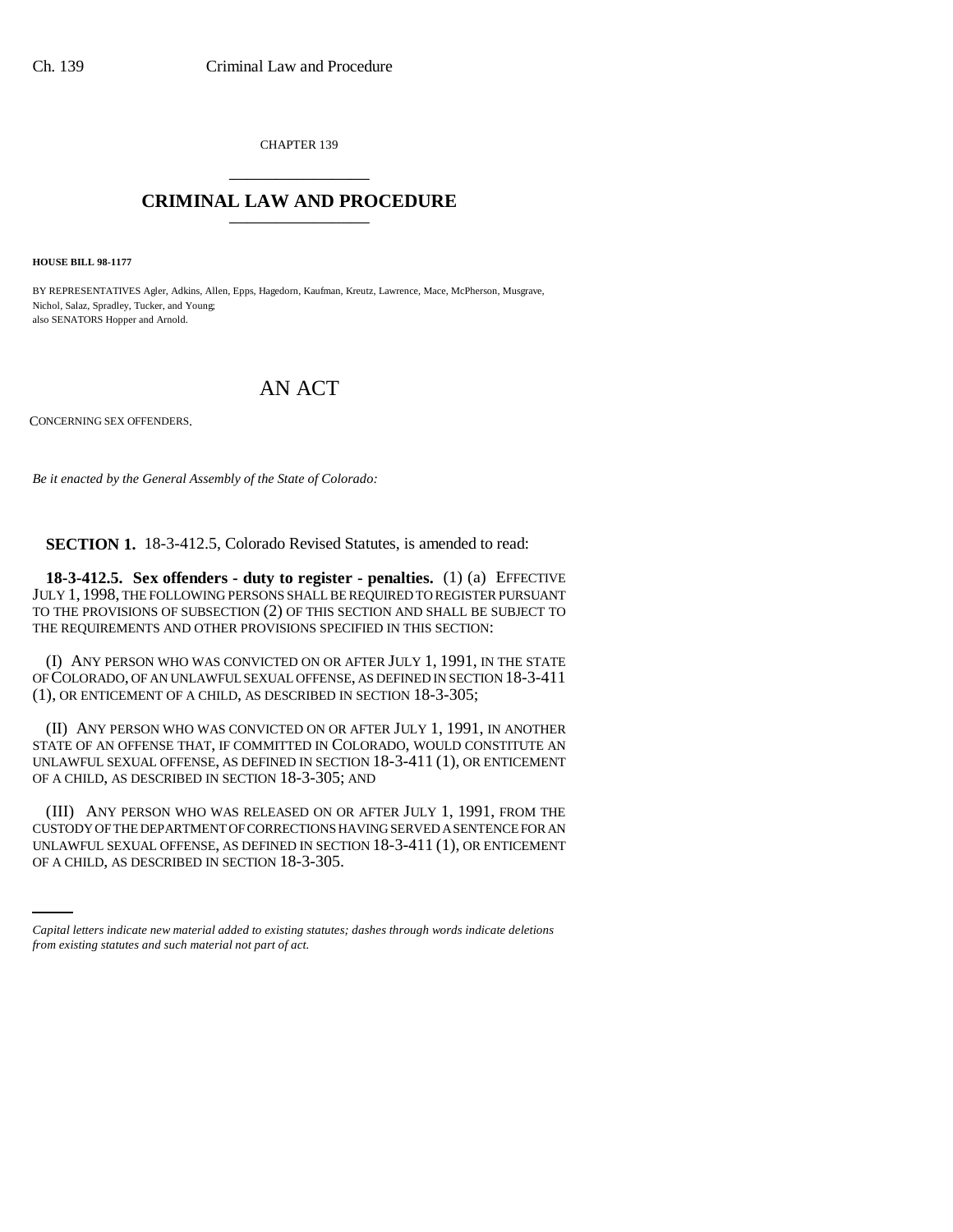(b) On and after July 1, 1994, any person who is convicted in the state of Colorado of an offense involving unlawful sexual behavior or for which the factual basis involved an offense involving unlawful sexual behavior as defined in this subsection (1) and any person who has been convicted on and after July 1, 1994, in any other state of an offense that, if committed in the state of Colorado, would constitute an offense involving unlawful sexual behavior as defined in this subsection (1) or any person who is released from the custody of the department of corrections having completed serving a sentence for an offense involving unlawful sexual behavior or for which the factual basis involved an offense involving unlawful sexual behavior as defined in this subsection (1) shall be required to register in the manner prescribed in subsection  $(2)$  SUBSECTION  $(3)$  of this section. For purposes of this section, "unlawful sexual behavior" is defined as:

 $(a)$  (I) Sexual assault in the first degree, in violation of section 18-3-402;

 $\left(\frac{b}{b}\right)$  (II) Sexual assault in the second degree, in violation of section 18-3-403;

 $\left(\frac{1}{\epsilon}\right)$  (III) Sexual assault in the third degree, in violation of section 18-3-404;

 $(d)$  (IV) Sexual assault on a child, in violation of section 18-3-405;

 $(e)$  (V) Sexual assault on a child by one in a position of trust, in violation of section 18-3-405.3;

 $(f)$  (VI) Sexual assault on a client by a psychotherapist, in violation of section 18-3-405.5;

 $\left(\frac{e}{g}\right)$  (VII) Enticement of a child, in violation of section 18-3-305;

 $\frac{h}{\hbar}$  (VIII) Incest, in violation of section 18-6-301;

 $\overleftrightarrow{(ii)}$  (IX) Aggravated incest, in violation of section 18-6-302;

 $\leftrightarrow$  (X) Trafficking in children, in violation of section 18-6-402;

(k) (XI) Sexual exploitation of children, in violation of section 18-6-403;

 $(H)$  (XII) Procurement of a child for sexual exploitation, in violation of section 18-6-404;

 $(m)$  (XIII) Indecent exposure, in violation of section 18-7-302;

 $\overline{(n)}$  (XIV) Soliciting for child prostitution, in violation of section 18-7-402;

 $\left(\Theta\right)$  (XV) Pandering of a child, in violation of section 18-7-403;

 $\overline{(p)}$  (XVI) Procurement of a child, in violation of section 18-7-403.5;

 $\left(\frac{\mathbf{q}}{\mathbf{q}}\right)$  (XVII) Keeping a place of child prostitution, in violation of section 18-7-404;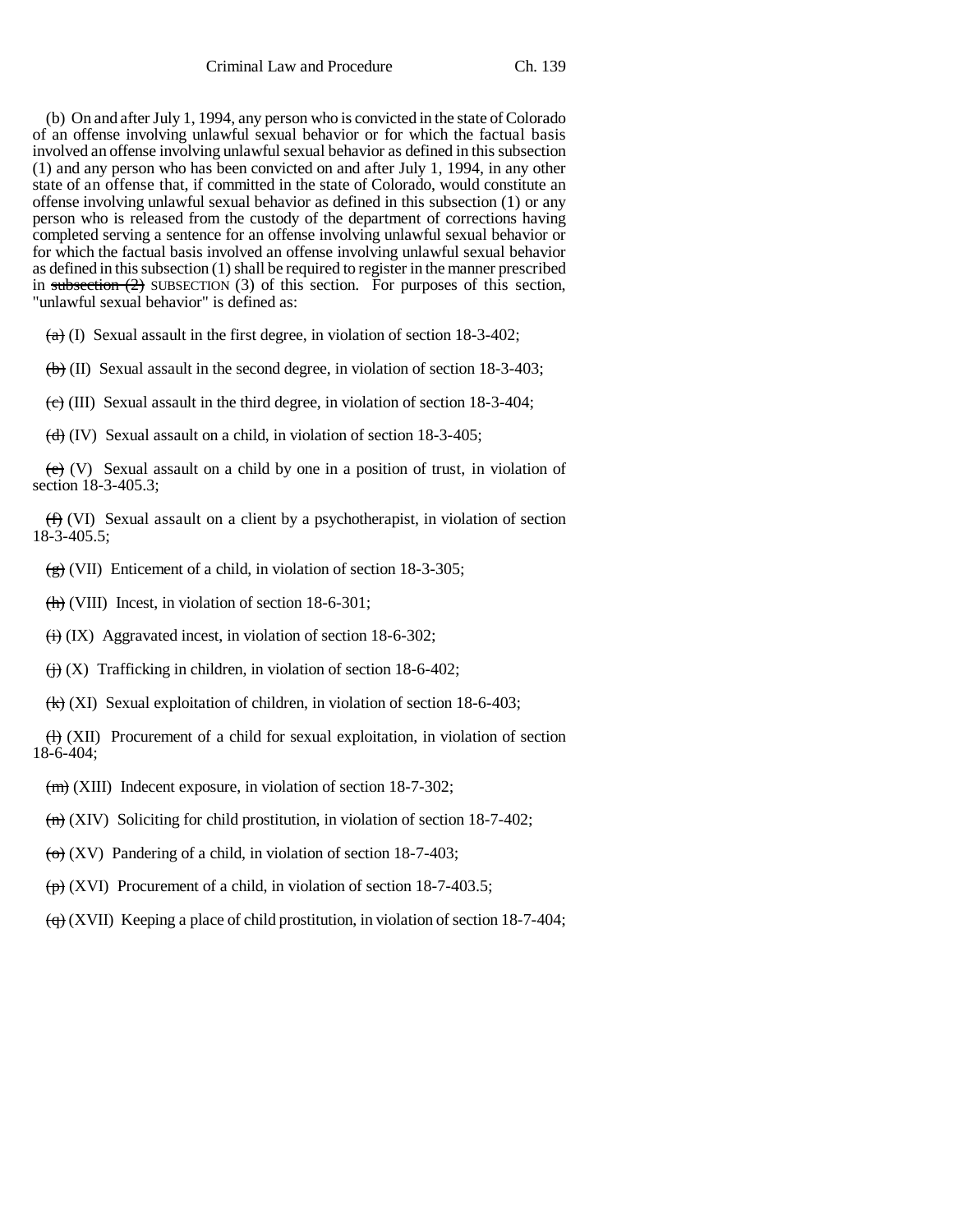$\overline{(r)}$  (XVIII) Pimping of a child, in violation of section 18-7-405;

 $\overline{(s)}$  (XIX) Inducement of child prostitution, in violation of section 18-7-405.5;

 $\left(\text{t}\right)$  (XX) Patronizing a prostituted child, in violation of section 18-7-406;

 $\overline{(u)}$  (XXI) Criminal attempt, conspiracy, or solicitation to commit any of the offenses specified in paragraphs (a) to (t) of this subsection  $(1)$  SUBPARAGRAPHS (I) TO (XX) OF THIS PARAGRAPH (b);

 $\forall$  (XXII) A deferred judgment and sentence OR A DEFERRED ADJUDICATION for any of the offenses specified in paragraphs (a) to (u) of this subsection  $(1)$ SUBPARAGRAPHS (I) TO (XXI) OF THIS PARAGRAPH (b); and

 $\overline{(w)}$  (XXIII) Any offense that has a factual basis of one of the offenses specified in paragraphs (a) to (u) of this subsection (1) SUBPARAGRAPHS (I) TO  $(XXI)$  OF THIS PARAGRAPH (b).

(c) FOR PURPOSES OF THIS SECTION, "CONVICTED" INCLUDES HAVING PLEADED GUILTY OR NOLO CONTENDERE.

 $(2)$  (a)  $\Theta$ n and after July 1, 1994, Probation and parole officers, appropriate county jail personnel, and appropriate personnel with the department of corrections AND THE DEPARTMENT OF HUMAN SERVICES shall require any offender described in subsection (1) of this section who is under their jurisdiction to sign a notice that informs the offender of the duty to register with local law enforcement agencies in accordance with this section. DEPARTMENT OF CORRECTIONS PERSONNEL AND DEPARTMENT OF HUMAN SERVICES PERSONNEL SHALL REQUIRE ANY OFFENDER DESCRIBED IN SUBSECTION (1) OF THIS SECTION TO SPECIFY, AT LEAST FIVE DAYS PRIOR TO RELEASE INTO THE COMMUNITY, THE ADDRESS AT WHICH THE OFFENDER PLANS TO RESIDE UPON RELEASE.

(b) A judge or magistrate shall require any offender described in subsection (1) of this section who is under the judge's or magistrate's jurisdiction and who is not sentenced to the department of corrections, to probation, or to a county jail to sign a notice that informs the offender of the duty to register with local law enforcement agencies in accordance with this section.

(c) The same persons SPECIFIED IN PARAGRAPHS (a) AND (b) OF THIS SUBSECTION (2), after obtaining a signed notice from an offender, shall notify local law enforcement agencies where OF THE JURISDICTION IN WHICH the offender plans to reside of the offender's address within forty-eight hours after an offender has been placed on parole or probation or otherwise released into the community when such an address is provided in the signed notice. Department of corrections personnel shall provide such notice no later than two days before the offender is to be released from the department of corrections.

(3) (a) Each person who is required to register pursuant to subsection (1) of this section, within seven calendar days of becoming a temporary or permanent resident of any city, town, county, or city and county in the state of Colorado, and annually thereafter ON THE PERSON'S BIRTH DATE OR THE FIRST BUSINESS DAY AFTER THE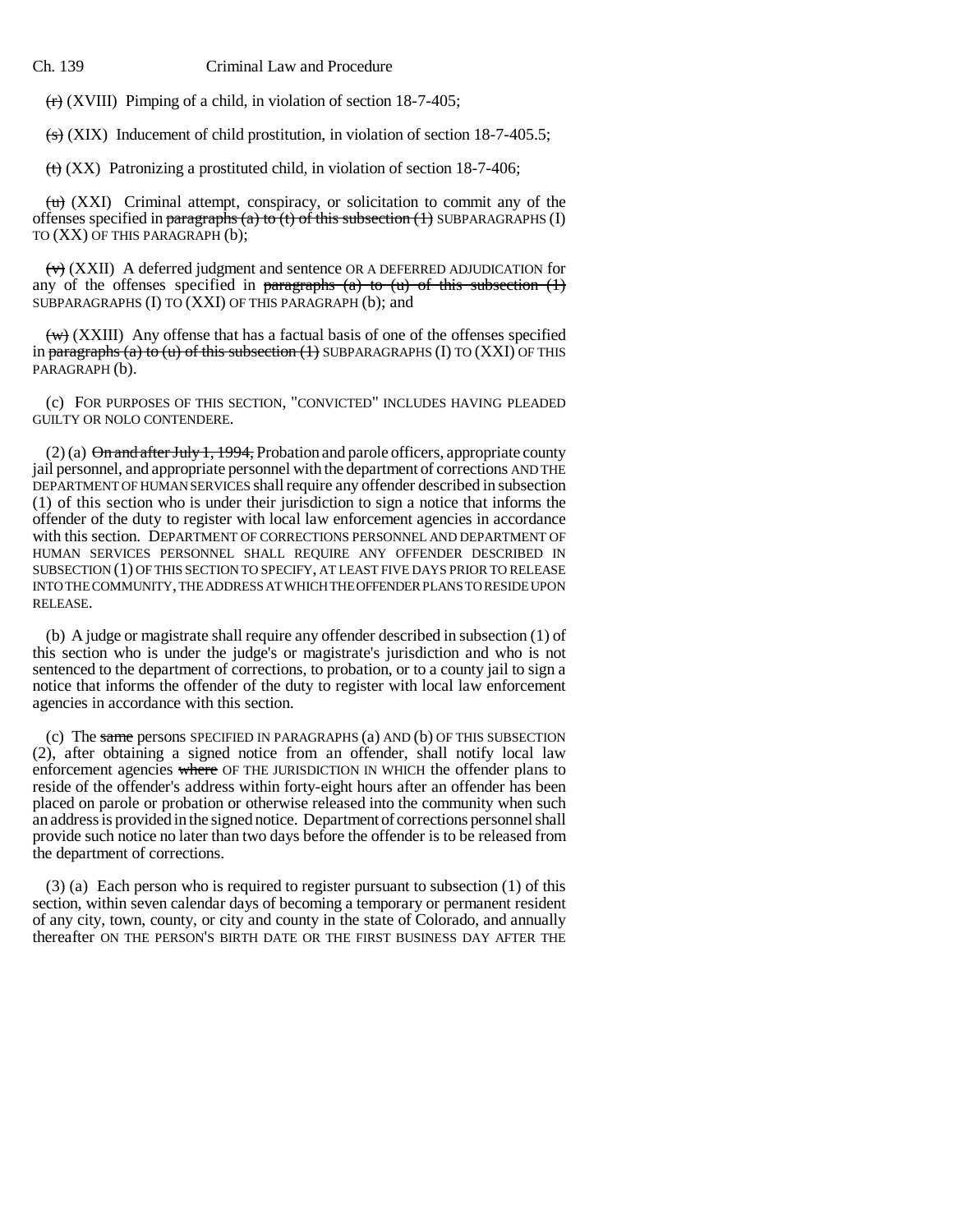Criminal Law and Procedure Ch. 139

PERSON'S BIRTH DATE so long as the person resides in the city, town, county, or city and county, shall register with the local law enforcement agency in the place of such person's temporary or permanent residence by completing a registration form provided to such person by the local law enforcement agency. Such registration form shall contain such information regarding such person as shall be required by the local law enforcement agency pursuant to subsection (5) of this section.

(b) Persons who reside within the corporate limits of any city, town, or city and county shall register at the office of the chief of police of such city, town, or city and county. Persons who reside outside of the corporate limits of any city, town, or city and county shall register at the office of the county sheriff of the county where such person resides.

(c) Any person who is required to register pursuant to subsection (1) of this section shall be required to register each time such person:

(I) Changes such person's temporary or permanent address, regardless of whether such person has moved to a new address within the jurisdiction of the law enforcement agency with which such person previously registered;

(II) LEGALLY CHANGES SUCH PERSON'S NAME.

(d) UPON MOVING TO A NEW JURISDICTION, ANY PERSON WHO IS REQUIRED TO REGISTER PURSUANT TO SUBSECTION (1) OF THIS SECTION SHALL NOTIFY THE LOCAL LAW ENFORCEMENT AGENCY OF THE JURISDICTION FROM WHICH THE PERSON MOVED BY COMPLETING A WRITTEN FORM OF CHANGE OF RESIDENCY, AVAILABLE FROM THE LOCAL LAW ENFORCEMENT AGENCY. AT A MINIMUM, THE CHANGE OF RESIDENCY FORM SHALL INDICATE THE PERSON'S PREVIOUS RESIDENTIAL ADDRESS AND THE PERSON'S NEW RESIDENTIAL ADDRESS. THE PERSON SHALL FILE THE CHANGE OF RESIDENCY FORM WITHIN SEVEN DAYS AFTER MOVING TO A NEW JURISDICTION.

(3.5) (a) Within seven calendar days after becoming a temporary or permanent resident of any city, town, county, or city and county in the state of Colorado, and quarterly thereafter so long as the person resides in the city, town, county, or city and county, each person who is sentenced as a sexually violent predator pursuant to section 18-3-414.5, shall register with the local law enforcement agency in the place of such person's temporary or permanent residence by completing a registration form provided to such person by the local law enforcement agency. The registration form shall contain such information regarding the person as shall be required by the local law enforcement agency pursuant to subsection (5) of this section.

(b) Persons who reside within the corporate limits of any city, town, or city and county shall register at the office of the chief of police of such city, town, or city and county. Persons who reside outside of such corporate limits shall register at the office of the county sheriff of the county where the person resides.

(c) Each person who is sentenced as a sexually violent predator pursuant to section 18-3-414.5 shall be required to register each time the person:

(I) Changes his or her temporary or permanent address, regardless of whether the person has moved to a new address within the jurisdiction of the law enforcement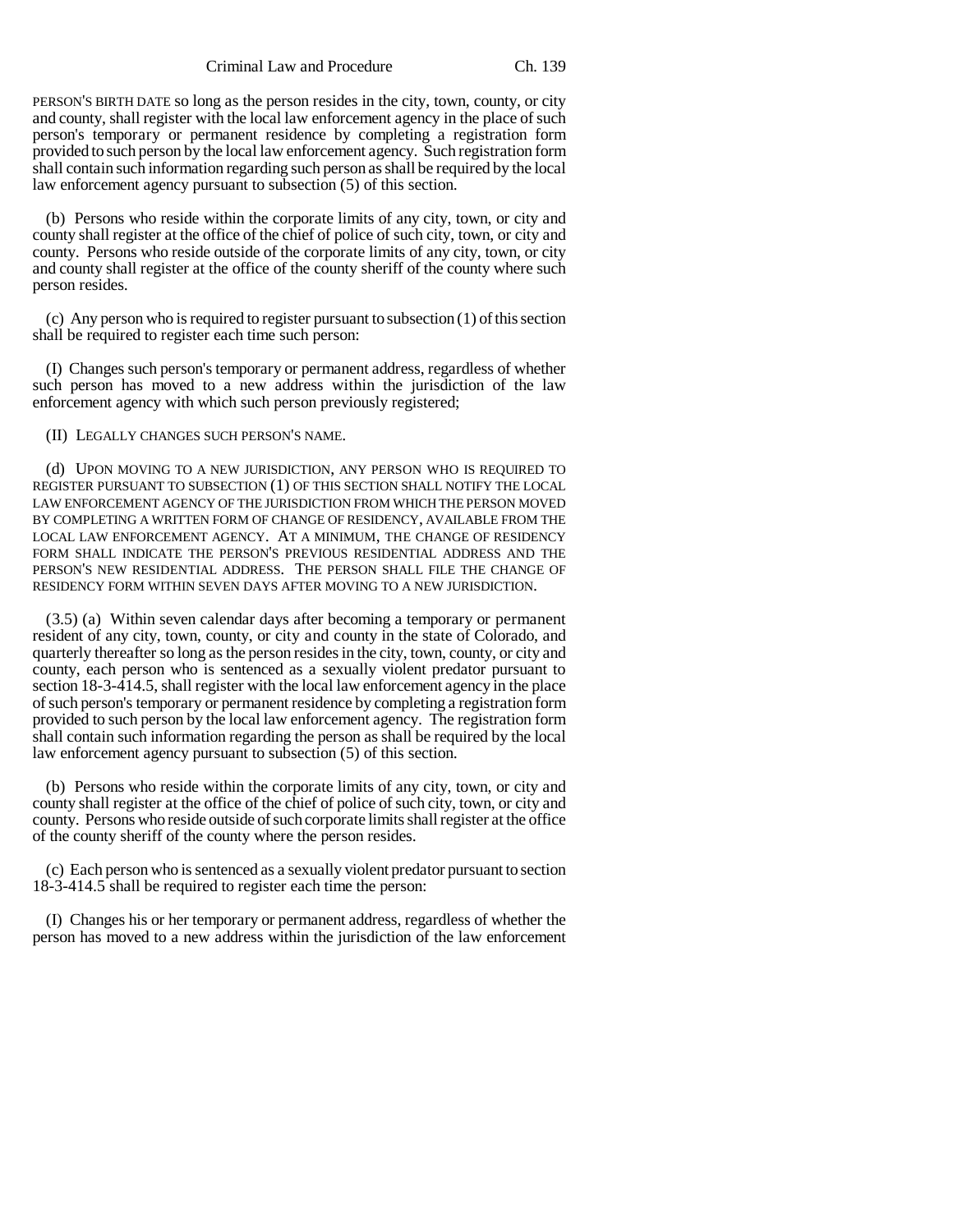agency with which the person previously registered;

(II) LEGALLY CHANGES HIS OR HER NAME.

The provisions of this subsection  $(3.5)$  shall not apply to any person adjudicated a juvenile delinquent for an offense that could qualify the person as a sexually violent predator if the offense had been committed by an adult.

(4) (a) Any person WHO IS REQUIRED TO REGISTER PURSUANT TO SUBSECTION (1) OF THIS SECTION AND who fails to register pursuant to this section, or any person who submits a registration form containing false information, COMMITS ANY OF THE ACTS SPECIFIED IN THIS PARAGRAPH (a) commits the offense of failure to register as a sex offender:

(I) FAILURE TO REGISTER PURSUANT TO THIS SECTION;

(II) SUBMISSION OF A REGISTRATION FORM CONTAINING FALSE INFORMATION;

(III) IF THE PERSON HAS BEEN INCARCERATED OR COMMITTED DUE TO CONVICTION OF OR ADJUDICATION FOR AN OFFENSE SPECIFIED IN SUBSECTION (1) OF THIS SECTION, FAILURE TO PROVIDE NOTICE OF THE ADDRESS WHERE THE PERSON PLANS TO RESIDE UPON RELEASE TO DEPARTMENT OF CORRECTIONS PERSONNEL OR DEPARTMENT OF HUMAN SERVICES PERSONNEL, WHICHEVER IS APPROPRIATE, AT LEAST FIVE DAYS PRIOR TO RELEASE FROM THE DEPARTMENT OF CORRECTIONS OR THE DEPARTMENT OF HUMAN SERVICES;

(IV) FAILURE WHEN REGISTERING TO PROVIDE THE PERSON'S CURRENT NAME AND ANY FORMER NAMES;

(V) FAILURE TO REREGISTER WITH THE LOCAL LAW ENFORCEMENT AGENCY IN THE PLACE OF THE PERSON'S TEMPORARY OR PERMANENT RESIDENCE WITHIN SEVEN DAYS AFTER THE EFFECTIVE DATE OF A NAME CHANGE.

(b) Failure to register as a sex offender is a class 2 misdemeanor; except that, in addition to any other penalty provided by section 18-1-106, a person shall be sentenced to a ninety-day mandatory minimum jail sentence. Any second or subsequent offense is a class 6 felony; except that, in addition to any other penalty provided by section 18-1-105, a person shall be sentenced to a one-year mandatory minimum sentence to the department of corrections.

(c) Any juvenile adjudicated for the delinquent act of failure to register as a sex offender shall be sentenced to a forty-five-day mandatory minimum detention sentence. Any juvenile adjudicated for the class 6 felony offense of failure to register as a sex offender shall be placed or committed out of the home for not less than one year.

(5) Each local law enforcement agency in the state of Colorado shall prepare registration forms to be utilized to comply with this section. Such forms shall be used to register persons pursuant to this section. The forms shall provide that the persons required to register pursuant to this section disclose such information as required by the local law enforcement agency. The information required by the local law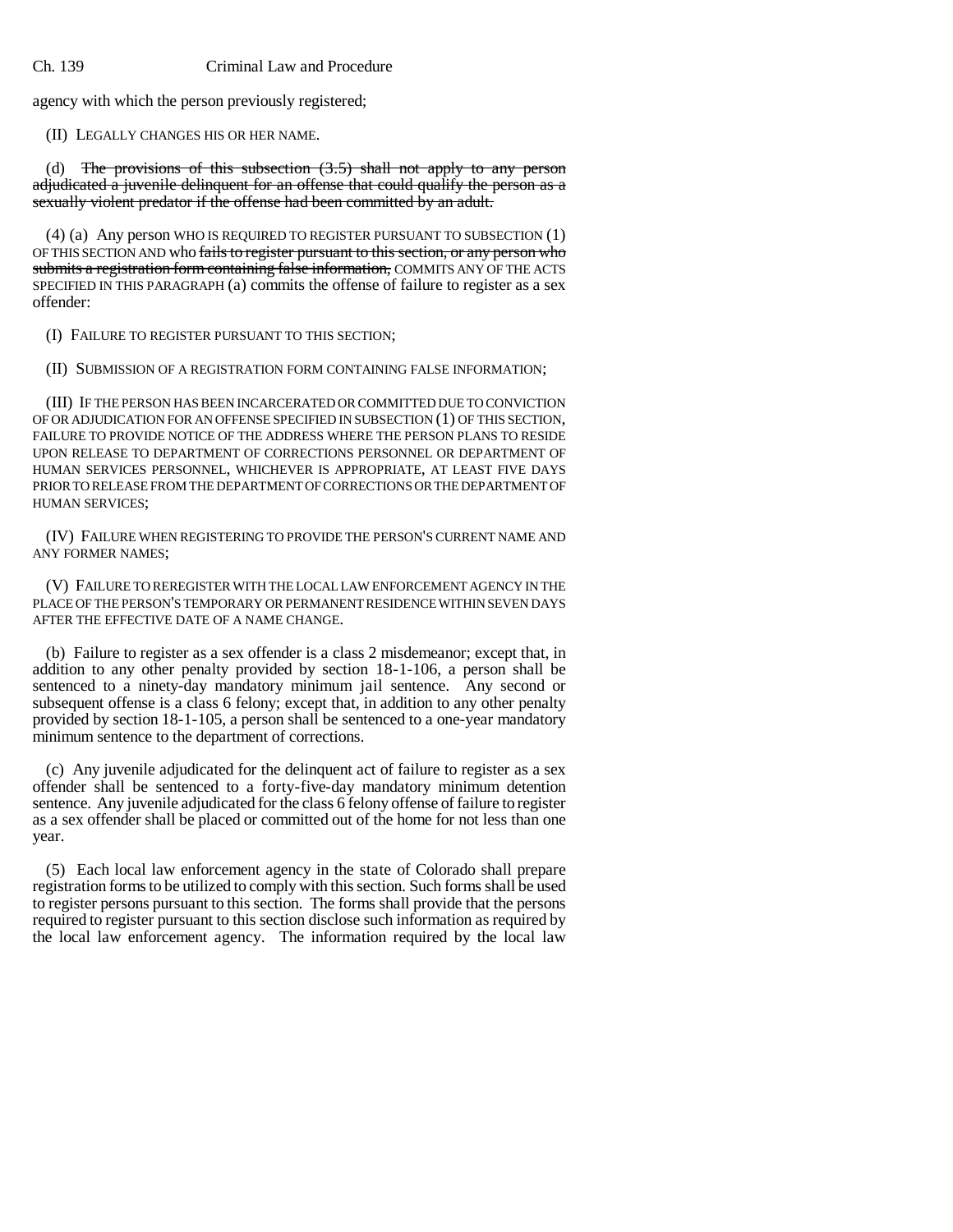enforcement agency shall include, but need not be limited to:

(a) The name, address, and place of employment of the person required to register;

(b) ALL NAMES USED AT ANY TIME BY THE PERSON REQUIRED TO REGISTER, INCLUDING BOTH ALIASES AND LEGAL NAMES.

(6) (a) Upon receipt of any registration form pursuant to this section, the local law enforcement agency shall retain a copy of such form and shall report that registration to the Colorado bureau of investigation in the manner and on a form prescribed by the director of the Colorado bureau of investigation. The director of the Colorado bureau of investigation shall establish a central registry of persons required to register pursuant to this section as soon as computerized resources are available.

(b) The forms completed by persons required to register pursuant to this section shall be confidential and shall not be open to inspection by the public or any person other than a law enforcement agency, except as provided in subsections (6.5) and (6.7) of this section.

(c) The Colorado criminal justice information system, established in article 20.5 of title 16, C.R.S., shall develop an interactive data base system for the purpose of querying and entering sex offender's registration status, KNOWN NAMES, known addresses, and modus operandi. The system shall be accessible through the Colorado crime information center to law enforcement agencies, the department of corrections, the judicial department, and each district attorney's office. AT A MINIMUM, the system shall build in cross validation of the offender's KNOWN NAMES AND known address ADDRESSES with information maintained by the department of revenue concerning driver's licenses and identification cards issued under article 2 of title 42, C.R.S. Discrepancies between the KNOWN NAMES OR known address ADDRESSES listed in the system and the department of revenue shall be reported through the Colorado crime information center to the local law enforcement agency that has jurisdiction over the location of the offender's last-known address.

(d) UPON DEVELOPMENT OF THE INTERACTIVE DATA BASE SYSTEM SPECIFIED IN PARAGRAPH (c) OF THIS SUBSECTION (6), PERSONNEL IN THE JUDICIAL DEPARTMENT, THE DEPARTMENT OF CORRECTIONS, AND THE DEPARTMENT OF HUMAN SERVICES SHALL BE RESPONSIBLE FOR ENTERING AND MAINTAINING IN THE INTERACTIVE DATA BASE SYSTEM THE INFORMATION SPECIFIED IN PARAGRAPH (c) OF THIS SUBSECTION (6) FOR PERSONS IN THEIR LEGAL OR PHYSICAL CUSTODY. EACH LOCAL LAW ENFORCEMENT AGENCY SHALL BE RESPONSIBLE FOR ENTERING AND MAINTAINING IN THE INTERACTIVE DATA BASE SYSTEM THE INFORMATION FOR PERSONS REGISTERED WITH THE AGENCY WHO ARE NOT IN THE PHYSICAL OR LEGAL CUSTODY OF THE JUDICIAL DEPARTMENT, THE DEPARTMENT OF CORRECTIONS, OR THE DEPARTMENT OF HUMAN SERVICES.

(6.5) (a) The general assembly finds that persons convicted of offenses involving unlawful sexual behavior have a reduced expectation of privacy because of the public's interest in public safety. The general assembly further finds that the public must have limited access to information concerning persons convicted of offenses involving unlawful sexual behavior that is collected pursuant to this section to allow them to adequately protect themselves and their children from these persons. The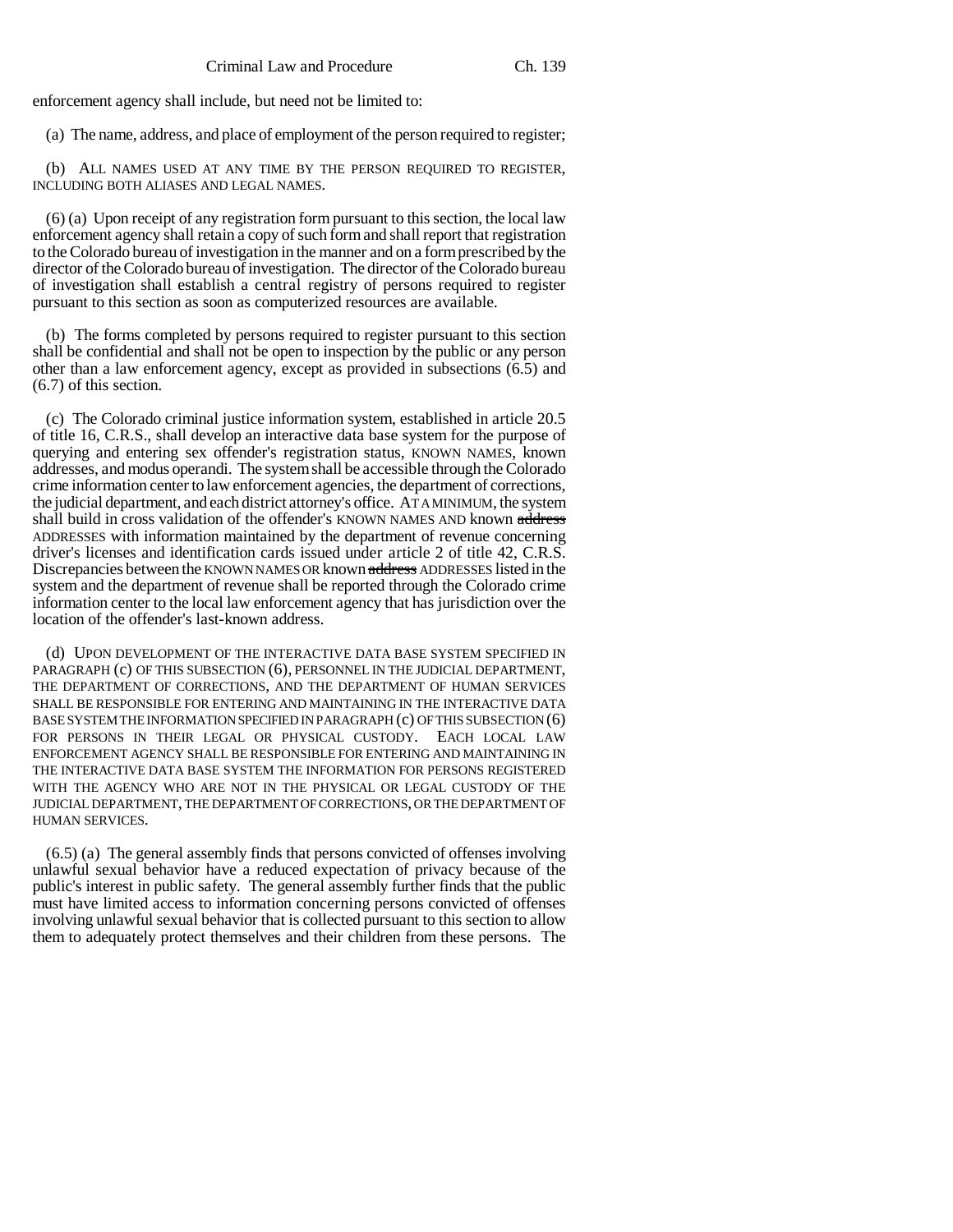general assembly declares, however, that, in making this information available on a limited basis to the public, it is not the general assembly's intent that the information be used to inflict retribution or additional punishment on any person convicted of an offense involving unlawful sexual behavior.

(b) When necessary for public protection, a local law enforcement agency may release information regarding any person registered with the local law enforcement agency pursuant to this section to any person residing within the local law enforcement agency's jurisdiction. Any person requesting information pursuant to this paragraph (b) shall show proper identification or other proof of residence.

(c) A local law enforcement agency may release information regarding any person registered with the local law enforcement agency pursuant to this section to any person living outside the local law enforcement agency's jurisdiction when necessary for public protection and upon request and demonstration of a need to know. In determining whether the person has demonstrated a need to know, the local law enforcement agency shall, at a minimum, consider the nature and extent of the person's presence or the presence of the person's immediate family in the local law enforcement agency's jurisdiction. For purposes of this subsection (6.5), "immediate family" includes the person's spouse and the person's parent, grandparent, sibling, or child.

(d) Information released pursuant to paragraph (b) or (c) of this subsection (6.5) may include basic identification information regarding the registrant, including a photograph if readily available, and a history of the convictions resulting in the registrant being required to register pursuant to this section.

(6.7) On and after September 1, 1996, prior to employing any person, a nursing care facility or the person seeking employment at a nursing care facility shall make an inquiry to the director of the Colorado bureau of investigation or to private criminal background check companies authorized to do business in the state of Colorado to ascertain whether such person has a criminal history, including arrest and conviction records. The Colorado bureau of investigation or private criminal background check companies are authorized to utilize fingerprints to ascertain from the federal bureau of investigation whether such person has a criminal history record. The nursing care facility or the person seeking employment in a nursing care facility shall pay the costs of such inquiry. The criminal background check shall be conducted not more than ninety days prior to the employment of the applicant. For purposes of this section, criminal background check companies shall be approved by the state board of nursing. In approving such companies, approval shall be based upon the provision of lawfully available, accurate, and thorough information pertaining to criminal histories, including arrest and conviction records. As used in this subsection (6.7), "nursing care facility" includes, but is not limited to:

(a) A nursing facility as defined in section 26-4-103 (11), C.R.S.;

(b) An intermediate nursing facility for the mentally retarded as defined in section 26-4-103 (8), C.R.S.;

(c) An adult day care facility as defined in section 26-4-603 (1), C.R.S.;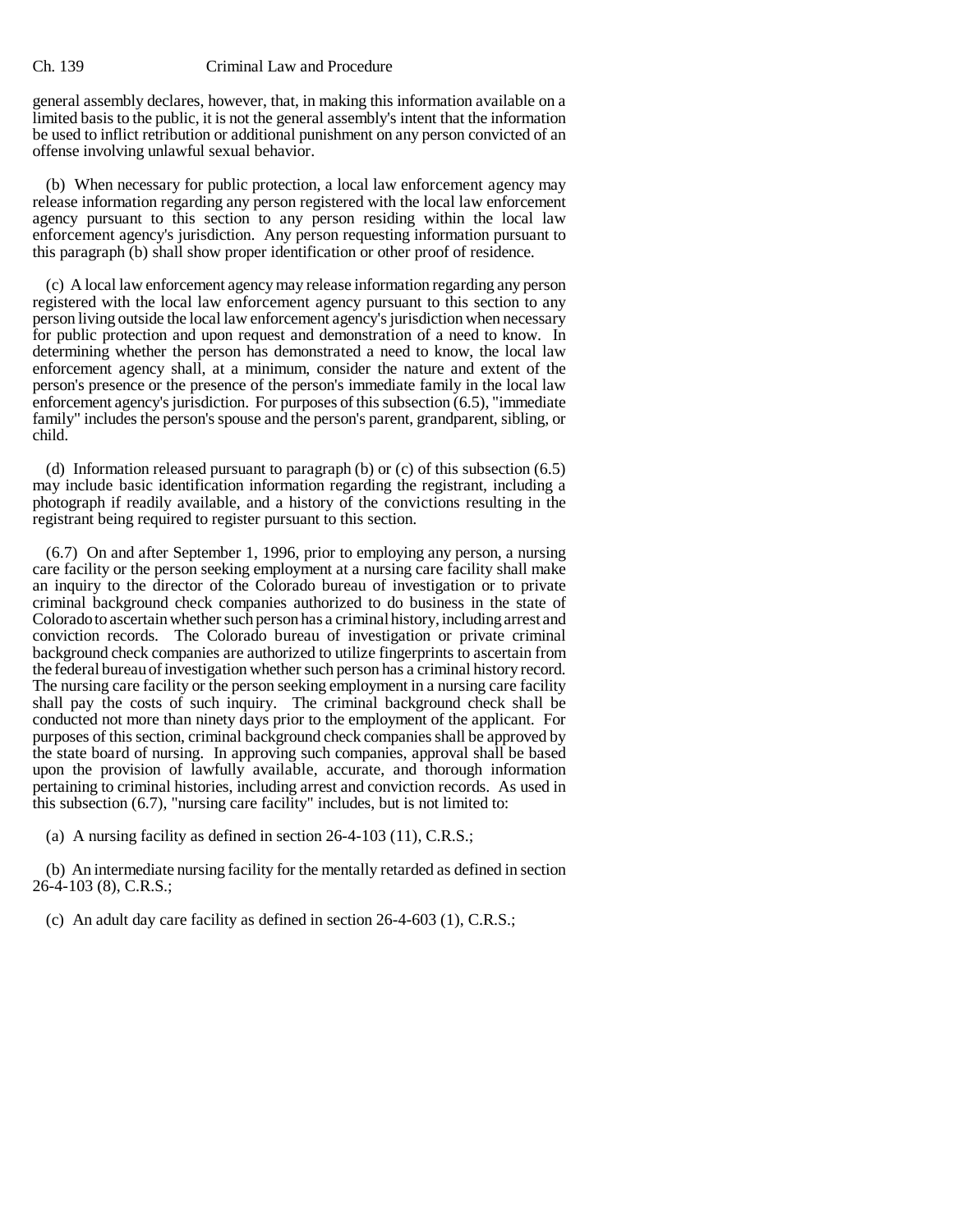(d) An alternative care facility as defined in section 26-4-603 (3), C.R.S.;

(e) Any business that provides temporary nursing care services or that provides personnel who provide such services.

(7) (a) Any person required to register pursuant to subsection (1) or (3.5) of this section may petition the district court for an order which THAT discontinues the requirement for such registration as follows:

 $\overline{a}$  (I) EXCEPT AS OTHERWISE PROVIDED IN SUBPARAGRAPHS (IV) AND (V) OF THIS PARAGRAPH $(a)$ , if the offense which THAT required such person to register constituted or would constitute a class 1, 2, or 3 felony, after a period of twenty years from the date of such person's final release from the jurisdiction of the court for such offense, if such person has not subsequently been convicted of any offense involving unlawful sexual behavior;

 $\langle \overline{\Theta} \rangle$  (II) EXCEPT AS OTHERWISE PROVIDED IN SUBPARAGRAPHS (IV) AND (V) OF THIS PARAGRAPH (a), if the offense which THAT required such person to register constituted or would constitute a class 4, 5, or 6 felony, after a period of ten years from the date of such person's final release from the jurisdiction of the court for such offense, if such person has not subsequently been convicted of any offense involving unlawful sexual behavior;

(c) (III) EXCEPT AS OTHERWISE PROVIDED IN SUBPARAGRAPHS (IV) AND (V) OF THIS PARAGRAPH (a), if the offense which THAT required such person to register constituted or would constitute a misdemeanor, after a period of five years from the date of such person's final release from the jurisdiction of the court for such offense, if such person has not subsequently been convicted of any offense involving unlawful sexual behavior;

(IV) IF THE PERSON WAS REQUIRED TO REGISTER DUE TO BEING PLACED ON A DEFERRED JUDGMENT AND SENTENCE OR A DEFERRED ADJUDICATION FOR ANY OF THE OFFENSES SPECIFIED IN SUBSECTION (1) OF THIS SECTION, AFTER THE SUCCESSFUL COMPLETION OF THE DEFERRED JUDGMENT AND SENTENCE OR DEFERRED ADJUDICATION AND DISMISSAL OF THE CASE, IF THE PERSON PRIOR TO SUCH TIME HAS NOT BEEN SUBSEQUENTLY CONVICTED OF ANY OFFENSE INVOLVING UNLAWFUL SEXUAL BEHAVIOR;

(V) IF THE PERSON WAS LESS THAN SIXTEEN YEARS OF AGE AT THE TIME OF ADJUDICATION, AFTER THE SUCCESSFUL COMPLETION OF AND DISCHARGE FROM THE SENTENCE, IF THE PERSON PRIOR TO SUCH TIME HAS NOT BEEN SUBSEQUENTLY CONVICTED OF ANY OFFENSE INVOLVING UNLAWFUL SEXUAL BEHAVIOR. ANY PERSON PETITIONING PURSUANT TO THIS SUBPARAGRAPH (V) MAY ALSO PETITION FOR AN ORDER REMOVING HIS OR HER NAME FROM THE REGISTRY MAINTAINED PURSUANT TO SUBSECTION (6) OF THIS SECTION. IN DETERMINING WHETHER TO GRANT THE ORDER, THE COURT SHALL CONSIDER WHETHER THE PERSON IS LIKELY TO COMMIT A SUBSEQUENT SEXUAL OFFENSE. THE COURT SHALL BASE ITS DETERMINATION ON RECOMMENDATIONS FROM THE PERSON'S PROBATION OR PAROLE OFFICER, THE PERSON'S TREATMENT PROVIDER, AND THE PROSECUTING ATTORNEY FOR THE JURISDICTION IN WHICH THE PERSON WAS ADJUDICATED AND ON THE RECOMMENDATIONS INCLUDED IN THE PERSON'S PRESENTENCE INVESTIGATION.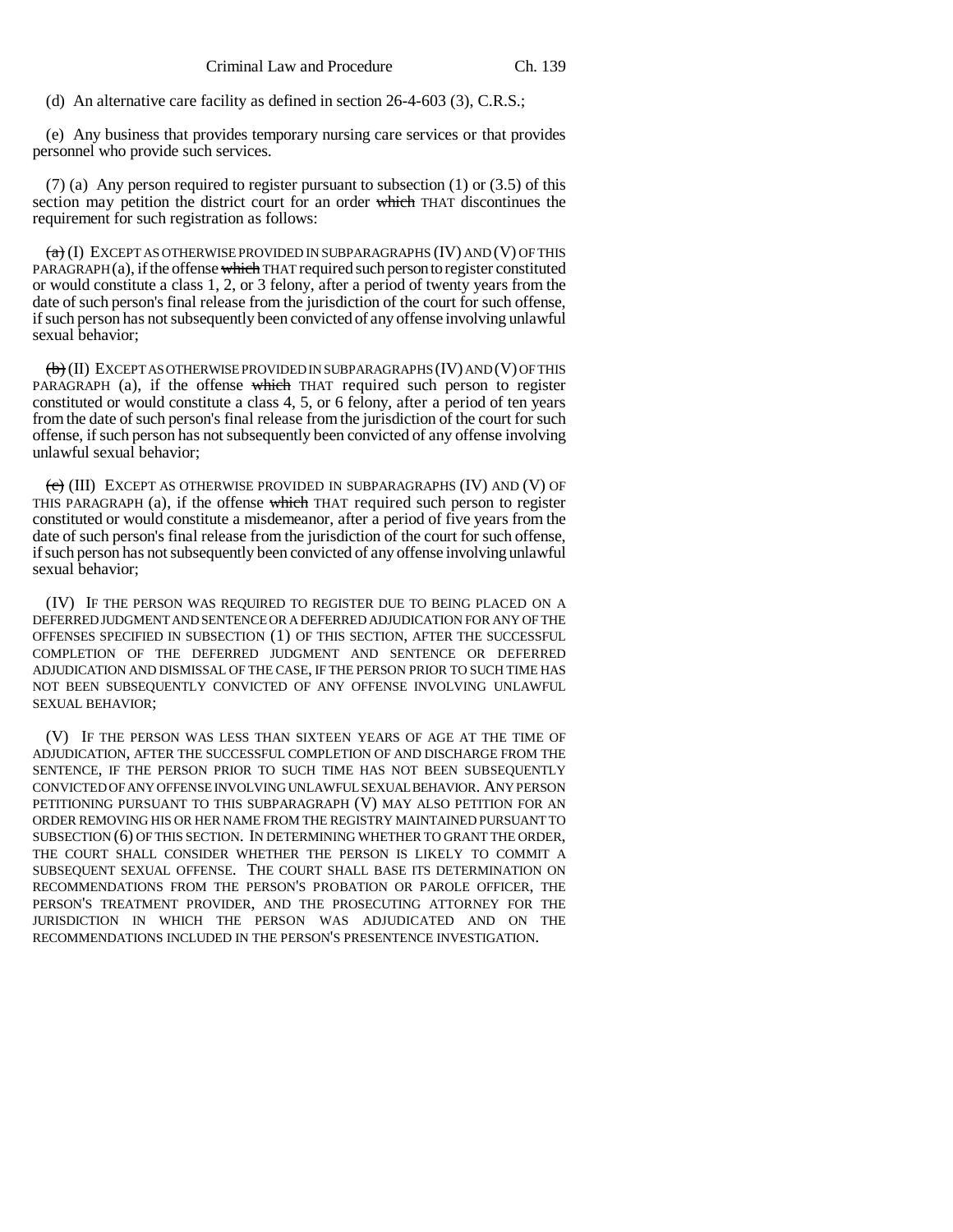(b) IN FILING A PETITION PURSUANT TO THIS SUBSECTION (7), THE PETITIONER SHALL IDENTIFY THE LOCAL LAW ENFORCEMENT AGENCY WITH WHICH THE PETITIONER IS REQUIRED TO REGISTER. UPON THE FILING OF THE PETITION, THE COURT SHALL SET A DATE FOR A HEARING AND SHALL NOTIFY THE LOCAL LAW ENFORCEMENT AGENCY IDENTIFIED BY THE PETITIONER AND THE PROSECUTING ATTORNEY FOR THE JURISDICTION IN WHICH THE LOCAL LAW ENFORCEMENT AGENCY IS LOCATED. IF THE COURT ENTERS AN ORDER DISCONTINUING THE PETITIONER'S DUTY TO REGISTER, THE PETITIONER SHALL SEND A COPY OF THE ORDER TO THE LOCAL LAW ENFORCEMENT AGENCY AND THE COLORADO BUREAU OF INVESTIGATION.

(8) Except as otherwise specified in subsection  $(3.5)$  of this section, The provisions of this section shall apply to any person adjudicated as a juvenile based on the commission of any act described in subsection (1) of this section OR WHO RECEIVES A DEFERRED ADJUDICATION BASED ON COMMISSION OF ANY OF SAID ACTS; except that, with respect to paragraphs (a) to (c) of subsection (7) of this section SUBPARAGRAPHS (I) TO  $(V)$  OF PARAGRAPH (a) OF SUBSECTION (7) OF THIS SECTION, a person may petition the court for an order to discontinue the duty to register as provided in those **paragraphs** SUBPARAGRAPHS but only if the person has not subsequently been adjudicated as a juvenile or convicted of any offense involving unlawful sexual behavior. In addition, the duty to provide notice to an offender of the duty to register, as set forth in subsection (2) of this section, shall apply to juvenile parole and probation officers and appropriate personnel of the division of youth corrections in the department of human services.

(9) State agencies and their employees and local law enforcement agencies and their employees are immune from civil or criminal liability for the good faith implementation of this section.

**SECTION 2.** 18-3-414.5, Colorado Revised Statutes, is amended to read:

**18-3-414.5. Sexually violent predator.** (**1)** As used in this section, unless the context otherwise requires:

(1) "Sexually violent predator" means an offender:

(a) WHO IS EIGHTEEN YEARS OF AGE OR OLDER AS OF THE DATE THE OFFENSE IS COMMITTED OR WHO IS LESS THAN EIGHTEEN YEARS OF AGE AS OF THE DATE THE OFFENSE IS COMMITTED BUT IS TRIED AS AN ADULT PURSUANT TO SECTION 19-2-517 OR 19-2-518, C.R.S.;

 $(a)$  (b) Who has been convicted on or after January 1, 1999, of one of the following offenses:

(I) Sexual assault in the first degree, in violation of section 18-3-402;

(II) Sexual assault in the second degree, in violation of section 18-3-403;

(III) Sexual assault in the third degree, in violation of section 18-3-404 (1.5) or  $(2);$ 

(IV) Sexual assault on a child, in violation of section 18-3-405; or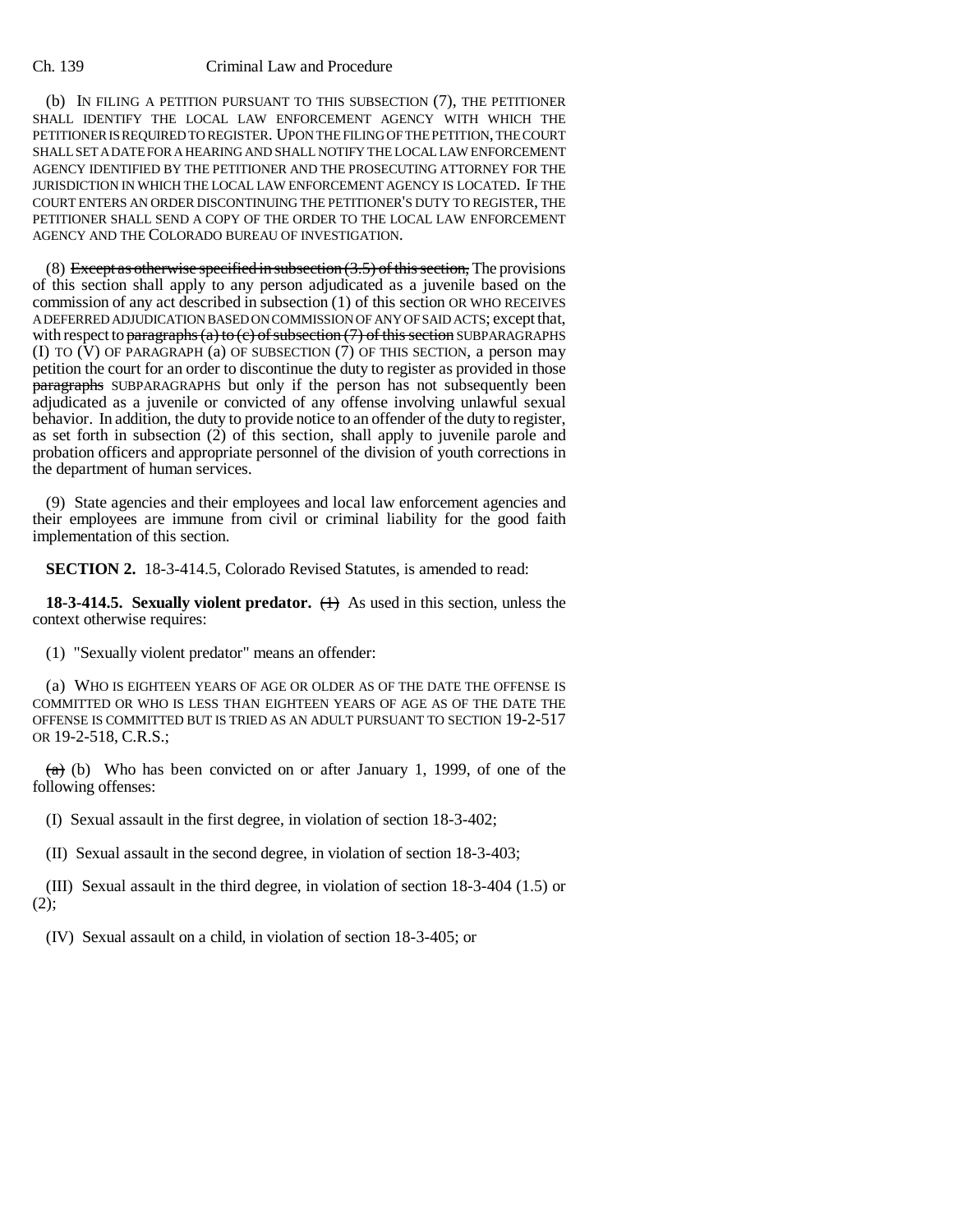(V) Sexual assault on a child by one in a position of trust, in violation of section 18-3-405.3;

 $\leftrightarrow$  (c) Whose victim was a stranger to the offender or a person with whom the offender established or promoted a relationship primarily for the purpose of sexual victimization; and

 $(e)$  (d) Who, based upon the results of a risk assessment screening instrument developed by the division of criminal justice in consultation with and approved by the sex offender treatment MANAGEMENT board established pursuant to section 16-11.7-103 (1), C.R.S., is likely to subsequently commit one or more of the offenses specified in paragraph  $(a)$  PARAGRAPH (b) of this subsection (1) under the circumstances described in paragraph (b) PARAGRAPH (c) of this subsection (1).

(2) "CONVICTED" INCLUDES HAVING PLEADED GUILTY OR NOLO CONTENDERE.

**SECTION 3.** 18-6-403 (2) (j), the introductory portion to 18-6-403 (3), and 18-6-403 (3) (b) and (3) (c), Colorado Revised Statutes, are amended to read:

**18-6-403. Sexual exploitation of children.** (2) As used in this section, unless the context otherwise requires:

(j) "Sexually exploitative material" means any photograph, motion picture, videotape, print, negative, slide, or other mechanically, electronically, or chemically, OR DIGITALLY reproduced visual material which THAT depicts a child engaged in, participating in, observing, or being used for explicit sexual conduct.

(3) A person commits sexual exploitation of a child if, for any purpose, he OR SHE knowingly:

(b) Prepares, arranges for, publishes, INCLUDING BUT NOT LIMITED TO PUBLISHING THROUGH DIGITAL OR ELECTRONIC MEANS, produces, promotes, makes, sells, finances, offers, exhibits, advertises, deals in, or distributes, INCLUDING BUT NOT LIMITED TO DISTRIBUTING THROUGH DIGITAL OR ELECTRONIC MEANS, any sexually exploitative material; or

(c) Possesses with the intent to deal in, sell, or distribute, INCLUDING BUT NOT LIMITED TO DISTRIBUTING THROUGH DIGITAL OR ELECTRONIC MEANS, any sexually exploitative material for any commercial purpose; or

**SECTION 4.** 19-1-306 (7), Colorado Revised Statutes, is amended BY THE ADDITION OF A NEW PARAGRAPH to read:

**19-1-306. Expungement of juvenile delinquent records.** (7) The following persons are not eligible to petition for the expungement of any juvenile record:

(d) ANY PERSON WHO HAS BEEN ADJUDICATED FOR AN OFFENSE INVOLVING UNLAWFUL SEXUAL BEHAVIOR AS DEFINED IN SECTION 18-3-412.5 (1), C.R.S.

**SECTION 5. Repeal.** 19-1-306 (9), Colorado Revised Statutes, is repealed as follows: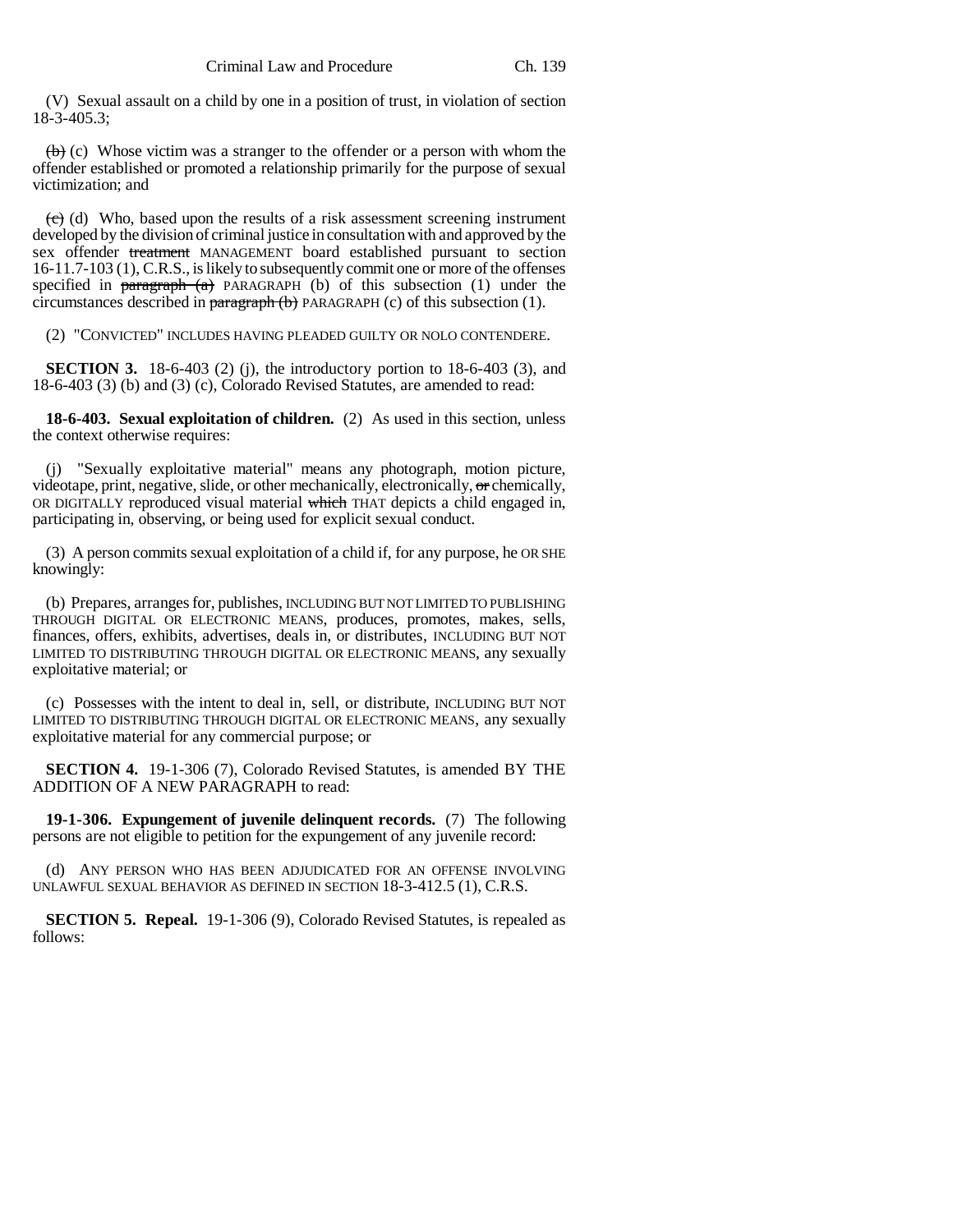**19-1-306. Expungement of juvenile delinquent records.** (9) This section shall not apply to records pertaining to an offense involving unlawful sexual behavior as defined in section 18-3-412.5 (1), C.R.S.

**SECTION 6.** 18-1-105 (1) (a) (V) (C), Colorado Revised Statutes, is amended to read:

**18-1-105. Felonies classified - presumptive penalties.**  $(1)$  (a) (V) (C) Notwithstanding sub-subparagraph  $(\overline{A})$  of this subparagraph (V), the mandatory period of parole for a person convicted of a felony offense COMMITTED PRIOR TO JULY 1, 1996, pursuant to part 4 of article 3 of this title, or part 3 of article 6 of this title, shall be five years. NOTWITHSTANDING SUB-SUBPARAGRAPH (A) OF THIS SUBPARAGRAPH (V), THE PERIOD OF PAROLE FOR A PERSON CONVICTED OF A FELONY OFFENSE COMMITTED ON OR AFTER JULY 1, 1996, PURSUANT TO PART 4 OF ARTICLE 3 OF THIS TITLE, OR PART 3 OF ARTICLE 6 OF THIS TITLE, SHALL BE SET BY THE STATE BOARD OF PAROLE PURSUANT TO SECTION 17-2-201 (5) (a.5), C.R.S., BUT IN NO EVENT SHALL THE TERM OF PAROLE EXCEED THE MAXIMUM SENTENCE IMPOSED UPON THE INMATE BY THE COURT.

**SECTION 7.** 18-3-407, Colorado Revised Statutes, is amended to read:

**18-3-407. Victim's and witness' prior history - evidentiary hearing.** (1) Evidence of specific instances of the victim's OR A WITNESS' prior or subsequent sexual conduct, opinion evidence of the victim's OR A WITNESS' sexual conduct, and reputation evidence of the victim's OR A WITNESS' sexual conduct shall be presumed to be irrelevant except:

(a) Evidence of the victim's OR WITNESS' prior or subsequent sexual conduct with the actor;

(b) Evidence of specific instances of sexual activity showing the source or origin of semen, pregnancy, disease, or any similar evidence of sexual intercourse offered for the purpose of showing that the act or acts charged were or were not committed by the defendant.

(2) In any criminal prosecution under sections  $18-3-402$  to  $18-3-405$  SECTIONS 18-3-402 TO 18-3-405.5, 18-6-301, 18-6-302, 18-6-403, and 18-6-404, or for attempt or conspiracy to commit any crime under sections 18-3-402 to 18-3-405 SECTIONS 18-3-402 TO 18-3-405.5, 18-6-301, 18-6-302, 18-6-403, and 18-6-404, if evidence, which THAT is not excepted under subsection (1) of this section, of specific instances of the victim's OR A WITNESS' prior or subsequent sexual conduct, or opinion evidence of the victim's OR A WITNESS' sexual conduct, or reputation evidence of the victim's OR A WITNESS' sexual conduct, or evidence that the victim OR A WITNESS has a history of false reporting of sexual assaults is to be offered at trial, the following procedure shall be followed:

(a) A written motion shall be made at least thirty days prior to trial, unless later for good cause shown, to the court and to the opposing parties stating that the moving party has an offer of proof of the relevancy and materiality of evidence of specific instances of the victim's OR WITNESS' prior or subsequent sexual conduct, or opinion evidence of the victim's OR WITNESS' sexual conduct, or reputation evidence of the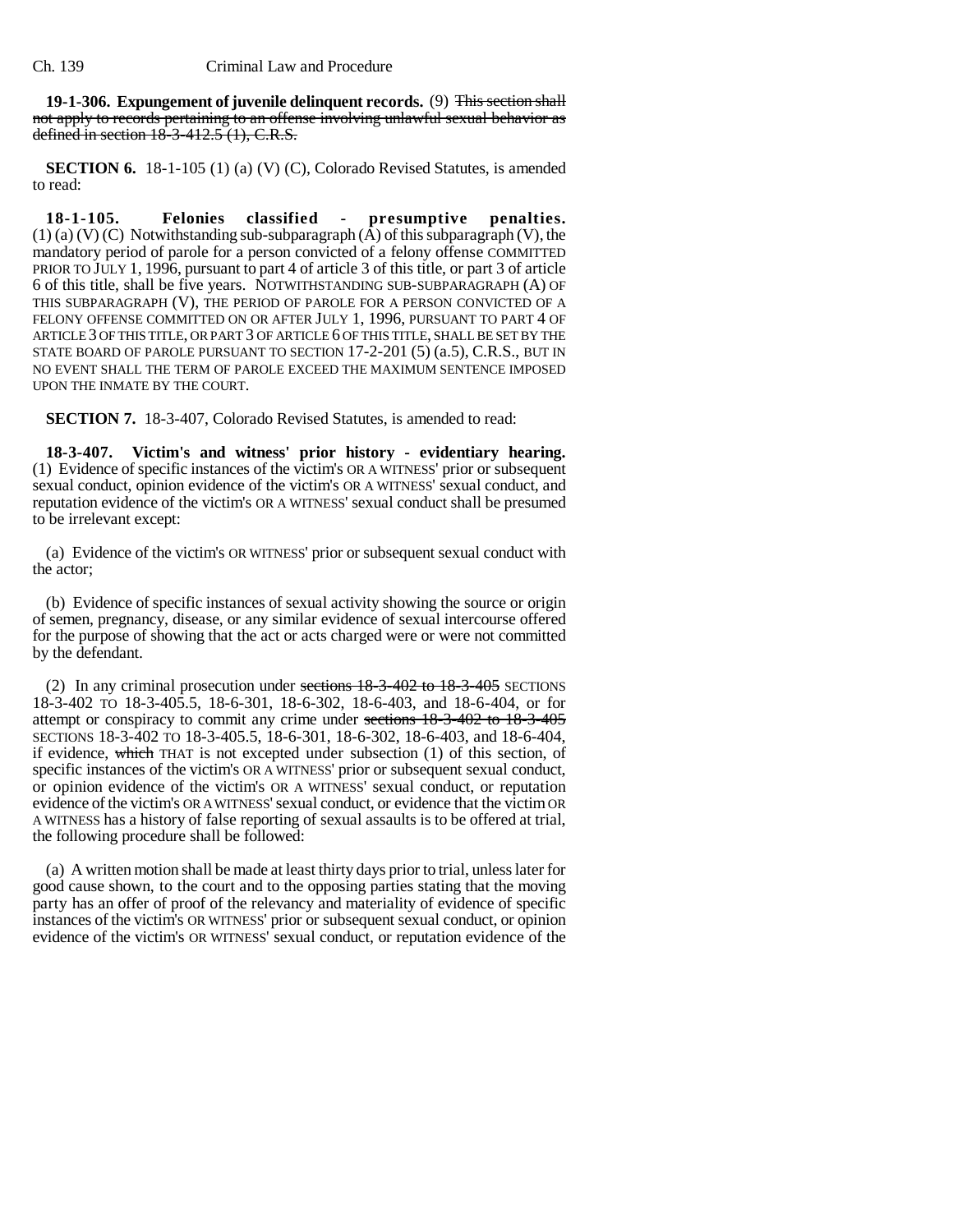victim's OR WITNESS' sexual conduct, or evidence that the victim OR WITNESS has a history of false reporting of sexual assaults which THAT is proposed to be presented.

(b) The written motion shall be accompanied by an affidavit in which the offer of proof shall be stated.

(c) If the court finds that the offer of proof is sufficient, the court shall notify the other party of such and set a hearing to be held in camera prior to trial. In such hearing, the court shall allow the questioning of the victim OR WITNESS regarding the offer of proof made by the moving party and shall otherwise allow a full presentation of the offer of proof including, but not limited to, the presentation of witnesses.

(d) An in camera hearing may be held during trial if evidence first becomes available at the time of the trial or for good cause shown.

(e) At the conclusion of the hearing, if the court finds that the evidence proposed to be offered regarding the sexual conduct of the victim OR WITNESS is relevant to a material issue to the case, the court shall order that evidence may be introduced and prescribe the nature of the evidence or questions to be permitted. The moving party may then offer evidence pursuant to the order of the court.

**SECTION 8.** The introductory portion to 18-3-407 (2), Colorado Revised Statutes, is amended to read:

**18-3-407. Victim's prior history - evidentiary hearing.** (2) In any criminal prosecution under sections 18-3-402 to 18-3-405, SECTIONS 18-3-402 TO 18-3-405.5, 18-6-301, 18-6-302, 18-6-403, and 18-6-404, or for attempt or conspiracy to commit any crime under sections 18-3-402 to 18-3-405, SECTIONS 18-3-402 TO 18-3-405.5, 18-6-301, 18-6-302, 18-6-403, and 18-6-404, if evidence, which is not excepted under subsection (1) of this section, of specific instances of the victim's prior or subsequent sexual conduct, or opinion evidence of the victim's sexual conduct, or reputation evidence of the victim's sexual conduct, or evidence that the victim has a history of false reporting of sexual assaults is to be offered at trial, the following procedure shall be followed:

**SECTION 9.** The introductory portion to 16-11.7-103 (1) and 16-11.7-103 (4) (c.5), Colorado Revised Statutes, are amended, and the said 16-11.7-103 (1) is further amended BY THE ADDITION OF A NEW PARAGRAPH, to read:

**16-11.7-103. Sex offender management board - creation - duties - repeal.** (1) There is hereby created, in the department of public safety, a sex offender treatment board which shall consist of fourteen FIFTEEN members. The membership of the board shall consist of the following persons:

(d.5) ONE MEMBER APPOINTED BY THE CHIEF JUSTICE OF THE SUPREME COURT WHO IS A JUDGE;

(4) The board shall carry out the following duties:

(c.5) On or before January 1, 1999, the board shall consult on and approve the risk assessment screening instrument developed by the division of criminal justice to assist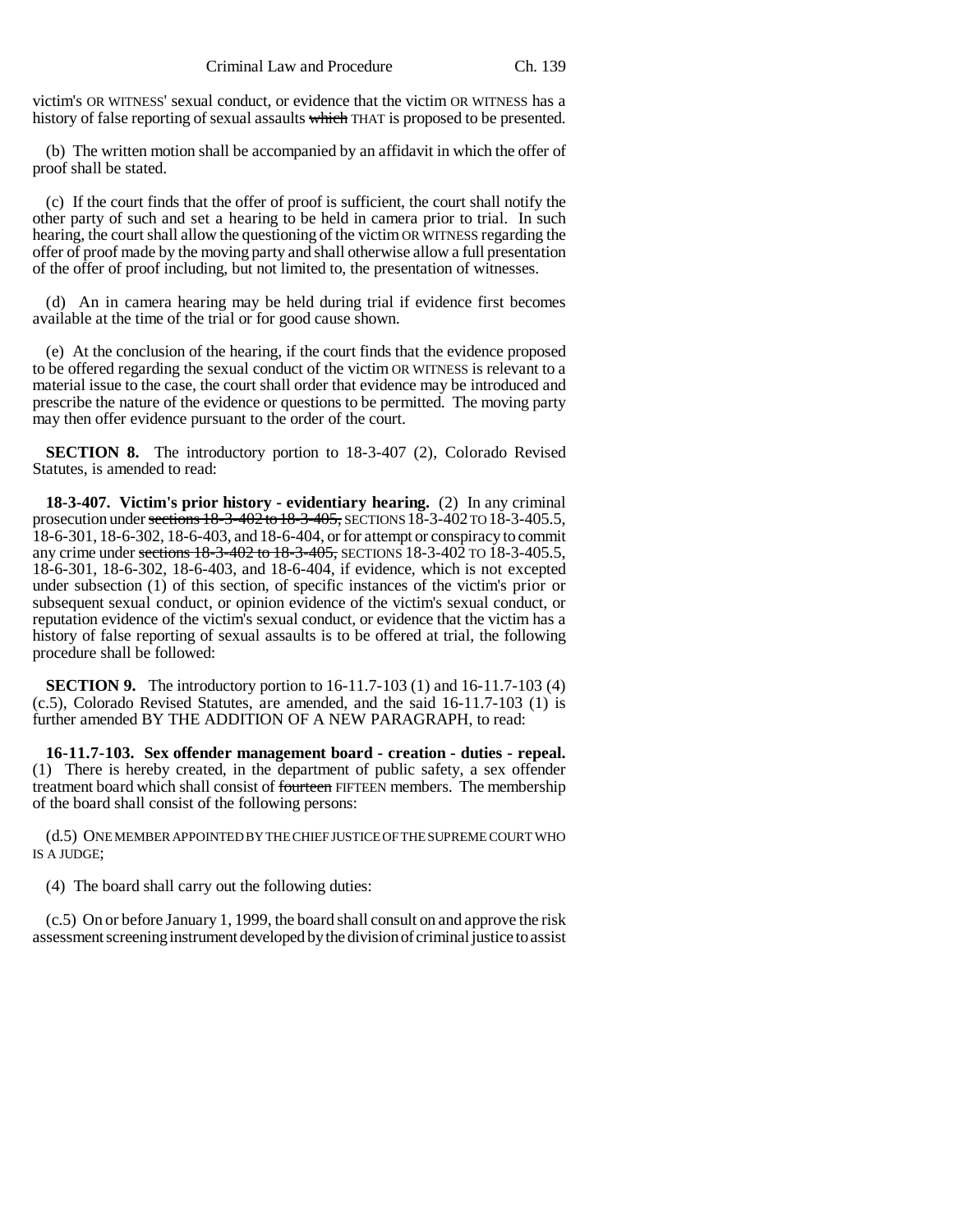the sentencing court in determining the likelihood that an offender would commit one or more of the offenses specified in section  $18-3-414.5$  (1) (a) SECTION 18-3-414.5 (1) (b), C.R.S., under the circumstances described in section  $18-3-414.5$  (1) (b) SECTION 18-3-414.5 (1) (c), C.R.S. No state general fund moneys shall be used to develop the risk assessment screening instrument. In carrying out this duty, the board shall consider sex offender risk assessment research and shall consider as one element the risk posed by a sex offender who suffers from a mental abnormality, psychosis, or personality disorder that makes the person more likely to engage in sexually violent predatory offenses. For purposes of this subsection (4) only, "mental abnormality" means a congenital or acquired condition that affects the emotional or volitional capacity of a person in a manner that predisposes that person to the commission of criminal sexual acts to a degree that makes the person a significant risk to the health and safety of other persons. If a defendant is found to be a sexually violent predator, the defendant shall be required to register pursuant to section 18-3-412.5 (3.5), C.R.S.

**SECTION 10.** 24-33.5-503 (1) (o), Colorado Revised Statutes, is amended to read:

**24-33.5-503. Duties of division.** (1) The division has the following duties:

(o) To develop, in consultation with the sex offender treatment MANAGEMENT board and the judicial branch by January 1, 1999, the risk assessment screening instrument which will be provided to the sentencing courts to determine the likelihood that a sex offender would commit one or more of the offenses specified in section 18-3-414.5 (1) (a) SECTION 18-3-414.5 (1) (b), C.R.S., under the circumstances described in section  $18-3-414.5$  (1) (b) SECTION 18-3-414.5 (1) (c), C.R.S.;

**SECTION 11.** 16-11.7-102 (1), Colorado Revised Statutes, is amended to read:

**16-11.7-102. Definitions.** As used in this article, unless the context otherwise requires:

(1) "Board" means the sex offender treatment MANAGEMENT board created in section 16-11.7-103.

**SECTION 12.** The introductory portion to 16-11.7-103 (1) and 16-11.7-103 (6) (b), Colorado Revised Statutes, are amended to read:

**16-11.7-103. Sex offender management board - creation - duties - repeal.** (1) There is hereby created, in the department of public safety, a sex offender treatment MANAGEMENT board which THAT shall consist of fourteen members. The membership of the board shall consist of the following persons:

(6) (b) Prior to said repeal, the sex offender treatment MANAGEMENT board appointed pursuant to this section shall be reviewed as provided for in section 24-34-104, C.R.S.

**SECTION 13.** 24-34-104 (30) (d), Colorado Revised Statutes, is amended to read: